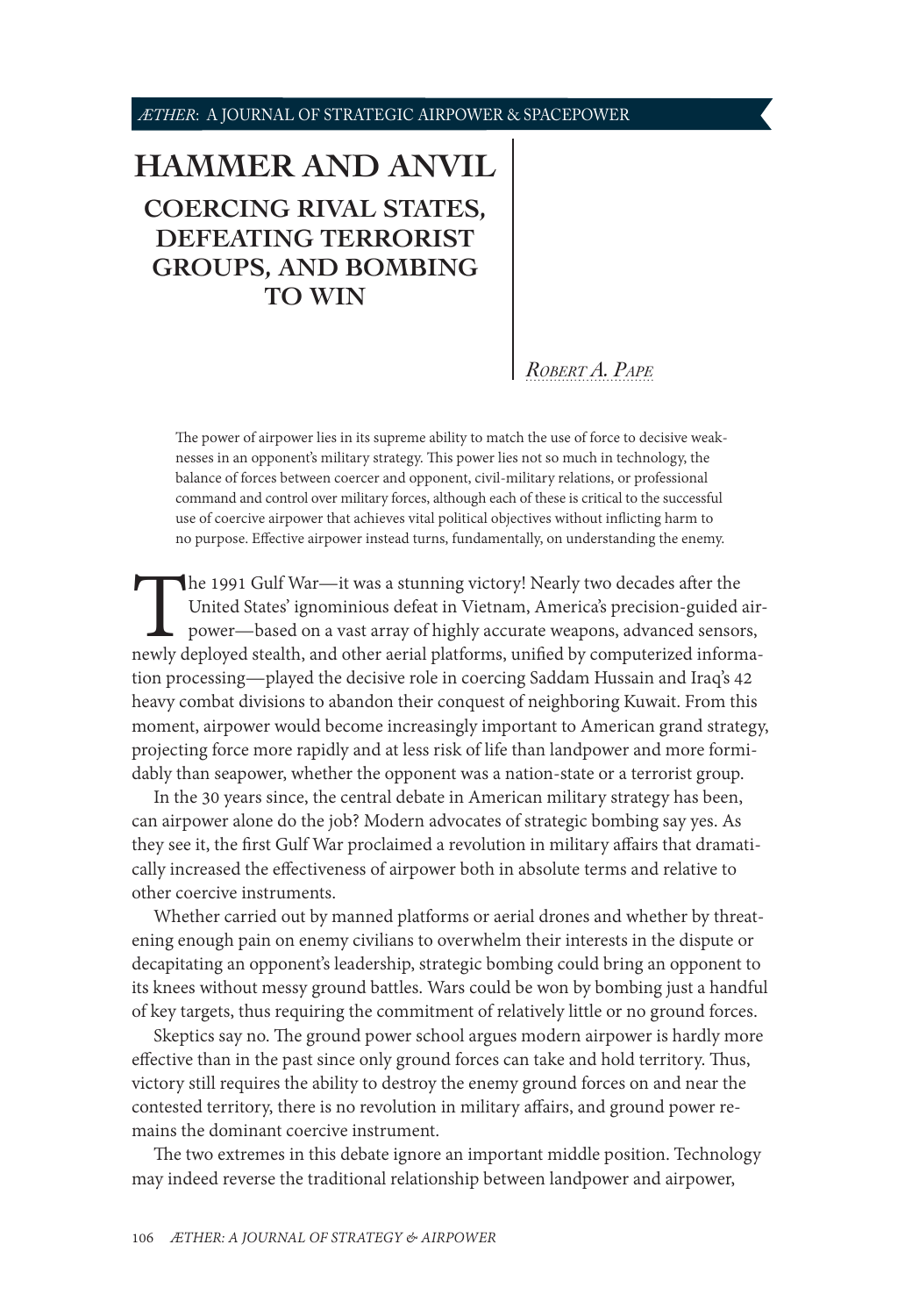<span id="page-1-0"></span>such that there are circumstances when airpower can do most of the work. The critical element of airpower, however, is not strategic bombing against an opponent's political and economic centers but theater air attacks against enemy fielded forces.

While strategic bombing aims to succeed without a friendly army, theater airpower operates together with ground power like a hammer and an anvil, smashing enemy fielded forces throughout the theater of operations. In most circumstances, intense ground pressure remains essential to force the enemy to expose itself to air attack. But airpower can indeed become the dominant partner, landpower the supporting instrument, and "hammer and anvil" an effective strategy even when American theater airpower is combined with Allied and partner ground forces.<sup>1</sup>

Hammer and anvil has been my contribution to the airpower debate. This article explains the origins of how I arrived at this view in *Bombing to Win*, which has remained required reading in numerous universities and military education programs for over twenty-five years and has been published in multiple languages. This article also summarizes the principles of coercive success outlined in *Bombing to Win* and explains how they apply to the spectrum of conflict: nonstate actors to nation-states with conventional armies to great powers with nuclear forces.

To summarize my theory, the power of airpower lies in its supreme ability to match the use of force to decisive weaknesses in an opponent's military strategy. This power lies not so much in technology, the balance of forces between coercer and opponent, civil-military relations, or professional command and control over military forces, although each of these is critical to the successful use of coercive airpower that achieves vital political objectives without inflicting harm to no purpose. Effective airpower instead turns, fundamentally, on understanding the enemy.

Grasping the genuine power of airpower is not just of historical or academic significance. Understanding the capability of airpower makes all the difference in how America should prepare to fight future wars, what strategies America should actively develop as contingency plans, in military exercises, and with our Allies and partners, and ultimately whether America will fail or succeed.

## *Bombing to Win*

Over 30 years ago, as a young PhD student at the University of Chicago studying national security affairs, I was fascinated by a key puzzle: Why did the United States at the time, the world's leading military, economic, and technological power—lose the Vietnam War? This was clearly not a case of being outmatched on material grounds, since the opponent was relatively tiny, poorly equipped, with little industrial capacity, much less a sophisticated technological base. Moreover, the United States had a powerful weapon—airpower—that the opponent completely lacked. Building on deterrence concepts, classification schemes of militant groups, crucial airpower histories, and

<sup>1.</sup> Robert A. Pape, *Bombing to Win: Airpower and Coercion in War* (Ithaca, NY: Cornell University Press, 1996).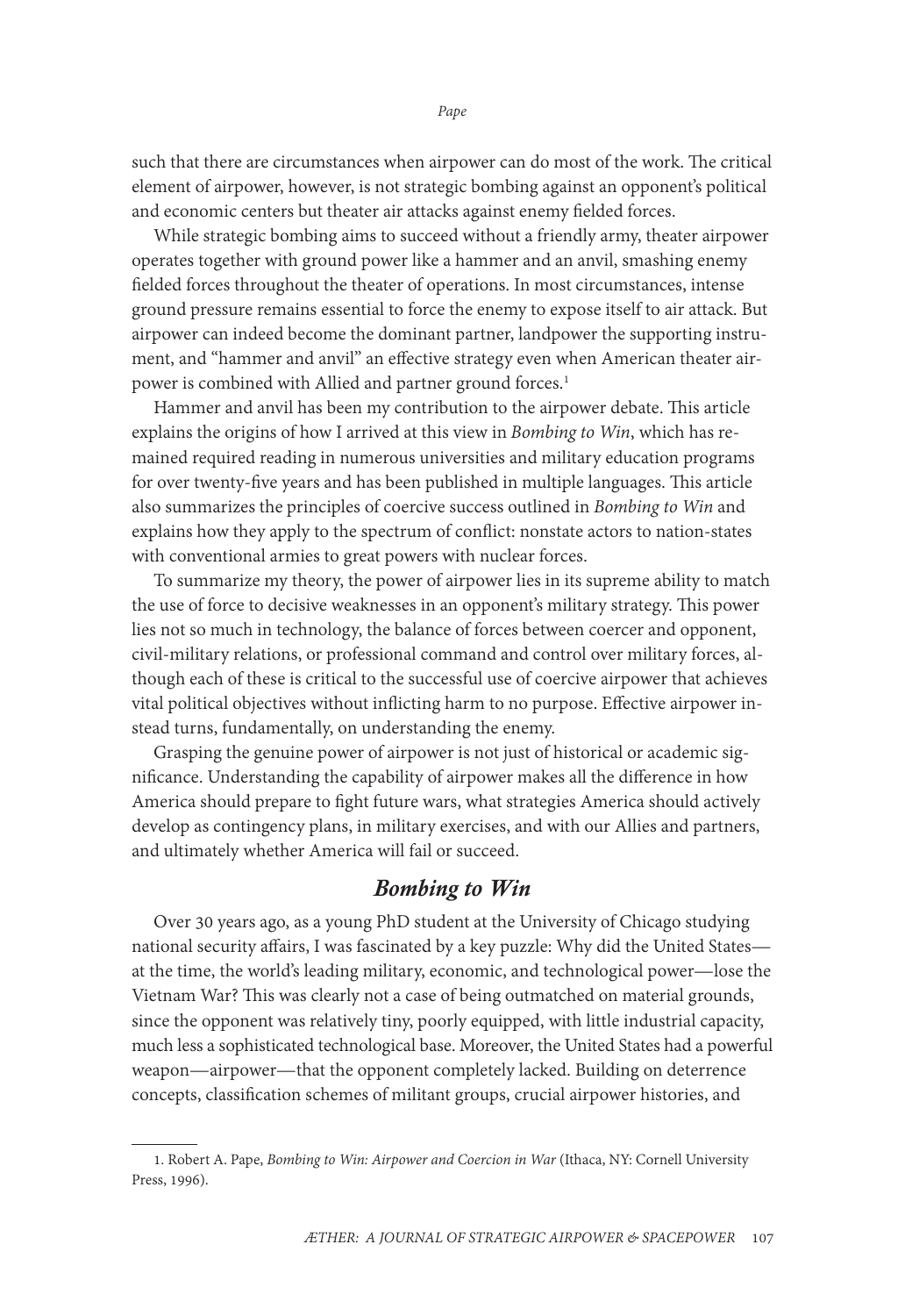#### *Hammer and Anvil*

crisis bargaining dynamics, the idea for *Bombing to Win* (and subsequent analysis) was born.

*Bombing to Win* studies the conditions under which coercive airpower succeeds and fails, analyzing every strategic air campaign by the United States and other countries from World War I through the 1991 Gulf War, 40 cases in all. The book also deeply investigates five important cases of the employment of strategic airpower—Japan, Germany, Korea, Vietnam, and Iraq. In every case, the goal was to explain whether military coercive pressure caused the target opponent to accept the political demands of the coercer and if so, the relative role of strategic airpower in the coercive success compared to other coercive military instruments (ground or naval power) that may have been employed against the target opponent.

*Bombing to Win* challenged accepted wisdom on when and how military coercion works, focusing on the vital role of denial—the threat of military failure. The central finding was that denial, not punishment or leadership decapitation, was the crucial logic by which coercion most often succeeds. The record also showed that strategic bombing was a marginal coercive tool. The historically most common strategic bombing strategy, punishment, is rarely, if ever, effective.

Over 100 years, the record of airpower has been replete with efforts to alter the behavior of states by attacking or threatening civilian population centers or the civilian economy, with few cases where there is even serious debate over whether punishment produced decisive effects. The more popular strategic bombing strategy in today's military and civilian circles, leadership decapitation, is also rarely effective in producing political concessions independent of the use of more effective coercive tools. Although exceptions exist, history shows that theater airpower combined with landpower is a much more powerful coercive tool than strategic bombing.

In brief, *Bombing to Win* has four fundamental principles. First, the key to successful military coercion is to recognize that all strategic actors—the strategic rival as well as the coercer—want to win, at least once they are engaged in a severe international dispute. Although undoubtedly also motivated by other factors, successful coercers should prepare, plan, and execute strategies on the premise that strategic rivals want victory more than they want national prestige, the leaders' personal power, or ideological programs for their society, because victory, once a major international dispute starts, is the ultimate means to those other ends. Assuming an opponent has nonrational strategic goals underestimates the enemy, a key source of failure in past coercive attempts.

Second, the paramount importance of victory means the key to successfully coercing the opponent is denial—reducing the enemy's probability of success in achieving the issue at stake in the international dispute (usually, taking or holding specific territory). In other words, the coercer succeeds to the extent that it thwarts the opponent's military strategy for controlling the objectives in the dispute. Once the opponent is persuaded that specific objectives cannot be achieved, it is likely to concede rather than suffer further pointless losses regardless of effort. This form of coercion, however,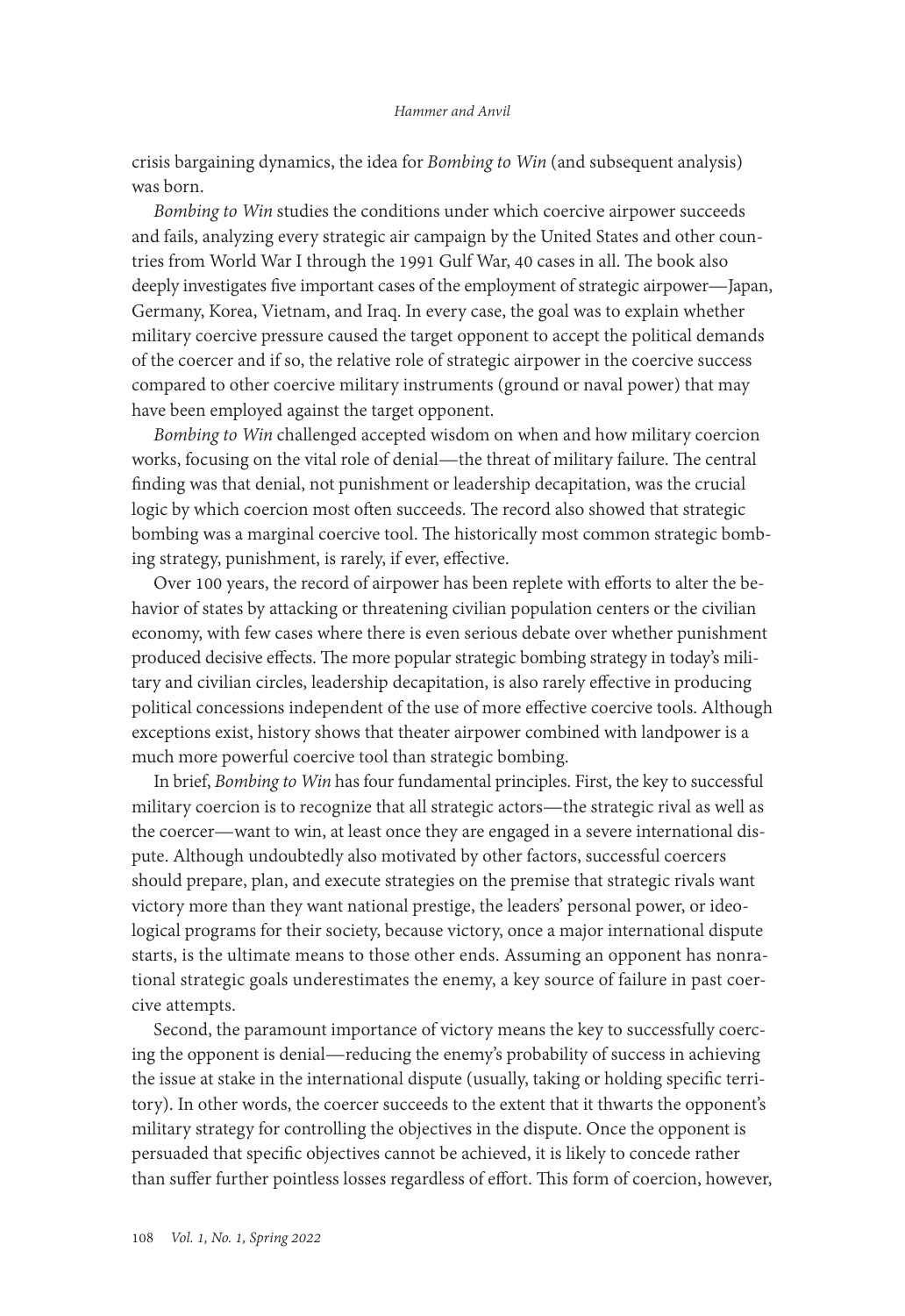is rarely cheap or easy. Even successful coercion usually takes nearly as long and costs nearly as much as fighting to a finish.

Third, in terms of concrete operational strategies, denial often means hammer and anvil, where the combined power of an airpower hammer and a ground power anvil work together to put the opponent in a military catch 22. If the enemy concentrates its ground forces in large numbers to form thick and overlapping fields of fire, they become vulnerable, and the airpower hammer can smash them to bits. But if the enemy disperses to avoid air strikes, the coercer's ground forces can defeat them in detail, mopping them up with few losses.

Finally, the growing power of hammer and anvil is the true revolution in precision airpower. Today's precision weapons have not increased the coercive effectiveness of destroying political and economic targets since it has long been possible to destroy them with large numbers of "dumb" bombs. Nor have precision weapons revolutionized the effectiveness of leadership decapitation, which has failed repeatedly against a variety of enemies, working only against a rare type of terrorist group.

Today's precision weapons allow airpower to destroy massed enemy ground troops more easily, under a variety of conditions, and to attack other smaller but still essential battlefield targets. Until the precision age, airpower could rarely destroy tanks, trucks, command posts, or bridges used to supply fielded forces with even thousands of bombs aimed at these tiny targets. Now, satellites, advanced sensors, and various manned and unmanned bombing platforms can reliably locate concentrated enemy forces for precision strikes to destroy.

#### Coercion across the Spectrum of Conflict

The idea that successful military coercion is a function of thwarting an opponent's military strategy has an important implication: Not all enemy military strategies will be similarly vulnerable. Hence, coercers may have tremendous power against an opponent with one type of military strategy, only to discover that their coercive power is far weaker against opponents at different points along the spectrum of conflict from nonstate actors and terrorist groups to states with conventional military forces to states with both conventional military forces and nuclear capabilities.

The variability of coercive power across the spectrum of conflict is a hard lesson for coercers to take seriously. Strategic bombing advocates often view the success of coercion as a function of advances in bombing technology, with the result that they expect the same air campaign to produce success across a wide variety of enemy military strategies. Before World War II, the US Air Corps Tactical School claimed the enemy center of gravity was the will of the civilian population and so advocated for strategic bombing campaigns to inflict massive economic punishment as a one-solution strategy regardless of the enemy.

In the 1990s, modern strategic bombing advocates asserted that precision airpower's ability to target leaders with only a few air strikes meant that America would have unprecedented global power and global reach to coerce virtually any opponent on the planet, quickly and easily. These views, however, essentially ignore the enduring prin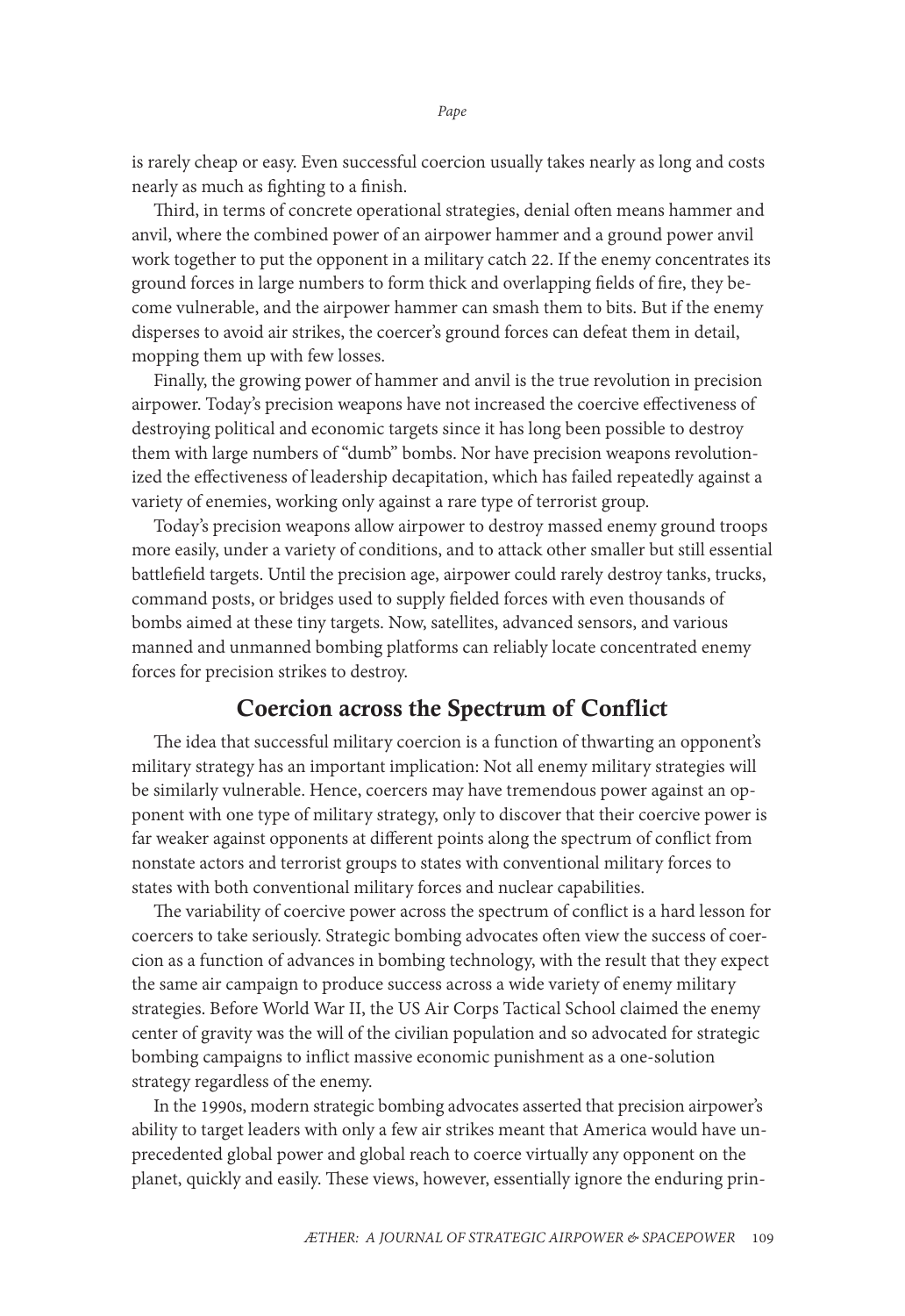ciple that enemy strategies can vary tremendously in their vulnerability to coercive military pressure.

A good example prior to the precision age is the Vietnam War. From 1965 to 1968, American airpower sought to compel North Vietnam to end its insurgency against South Vietnam, launching the massive Rolling Thunder air campaign against military and industrial targets from the Demilitarized Zone to the vicinity of the major cities of Hanoi and Haiphong, all to no avail. In 1972, however, a highly similar set of air campaigns called Linebacker I and II did produce at least a modest coercive success by bringing the North to the negotiating table and halting its military operations against the South for several years.

What made the difference? Not punishment, since the bombing killed fewer civilians and destroyed less economically in 1972 than from 1965 to 1968. Not leadership targeting, since this strategy was not employed in a meaningful way in either period. The fundamental difference was that North Vietnam changed its military strategy from guerrilla warfare, which strategic bombing could do little to undermine, to a massive conventional invasion of South Vietnam that airpower in combination with friendly South Vietnamese army forces could and did thwart.

The principles of *Bombing to Win* thus apply across the spectrum of conflict, but this application varies according to differences in the vulnerability of the opponents' military strategy.

## States with Conventional Armies

Hammer and anvil works best against opponents with large conventional military forces where the issue in dispute is the control of territory. Specifically, combined power is effective when it exploits the tactics commonly used by large, mechanized armies in modern warfare, the essentials of which have not changed with the advent of precision weaponry.

Since World War II, attackers in mechanized warfare have usually tried to break through the enemy lines and then advance through the breach, deep into enemy territory. To prevent such breakthroughs, defenders typically seek to build formidable front lines so that any section that is attacked can hold out until local reserves arrive. If breakthroughs do occur, defenders use mobile reserves to counterattack the exposed flanks of the penetrating spearheads to cut them off (or at least slow them down) while a new defensive line is established. Even when today's large infantrybased armies lack the full complement of mechanized forces, they often adopt similar tactics in strategies to take and hold territory.

Airpower plays a vital role in this situation. It is a powerful offensive tool that can thwart defensive strategies in two ways. Airpower can help a friendly ground attacker weaken the enemy's front line by attacking it directly or blocking its access to supplies and possible reinforcements. More critical, airpower can also assist penetrating spearheads after a breakthrough by stopping the movement of enemy reserves deeper behind the front and preventing them from redeploying or concentrating against the attackers. Combining air and ground power has been a remarkably winning strategy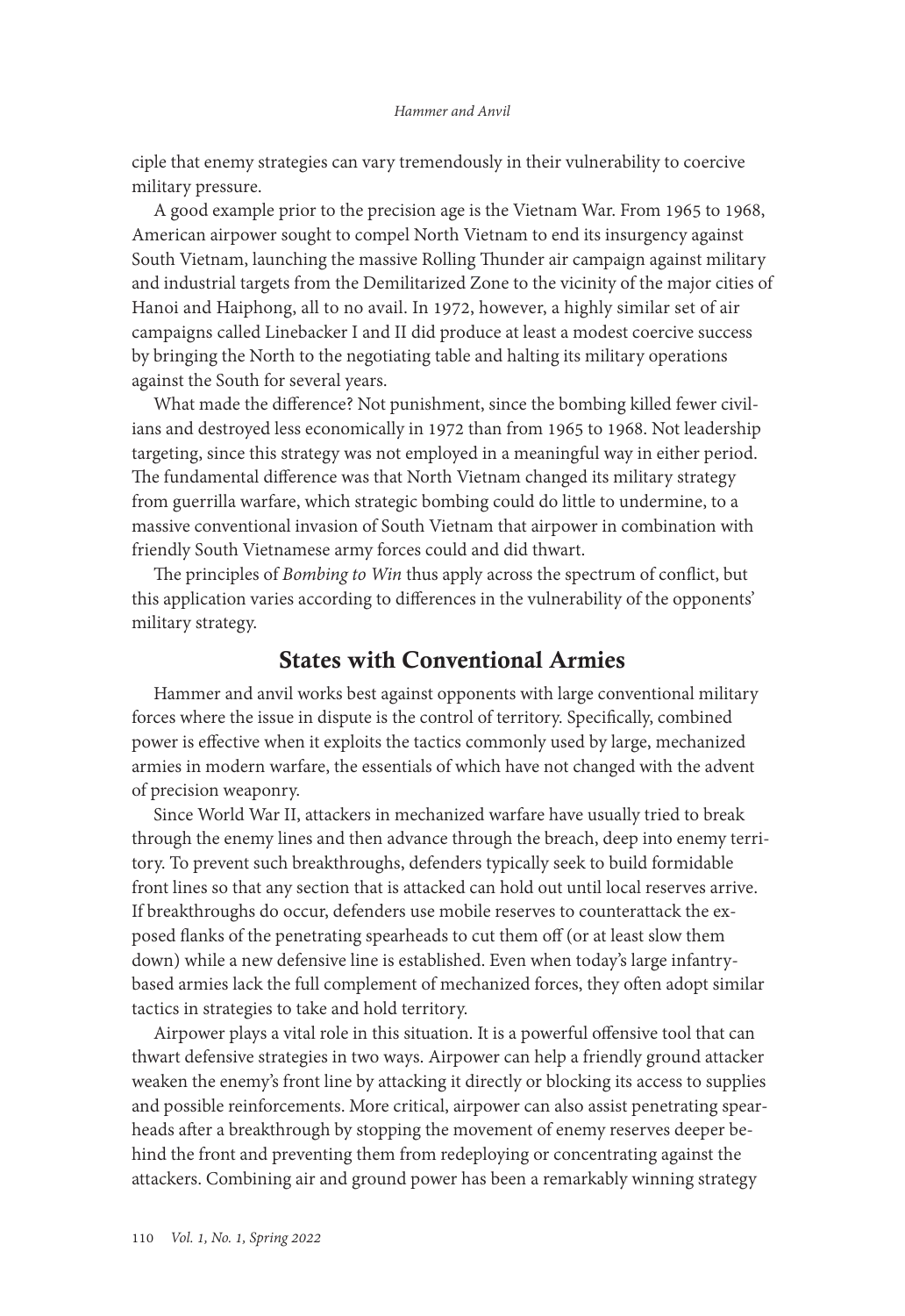in the precision age. It has played a crucial role in America's spectacular victories over opponents with mechanized and unmechanized conventional ground forces.

In Iraq in 1991, Saddam Hussein's critical mistake was underestimating the ability of US precision airpower to thwart Iraq's military strategy to inflict heavy costs on the Coalition's impending ground offensive. Over six weeks, Coalition airpower launched air strikes that directly killed over 30,000 Iraqi troops and convinced another 100,000 to desert, attritting infantry by about a third and creating huge holes in their front lines, making it impossible for the Iraqis to stop a breakthrough at the front. Airpower also destroyed 2,500 pieces of heavy equipment behind the front lines and prevented Iraq's mobile reserves from concentrating in significant numbers inside the theater, which kept them from filling the gaps in the front lines or blocking coalition ground forces that penetrated their lines.

In Bosnia in 1995, the combination of airpower and ground power also had a potent effect in ending Bosnia's three-year civil war. Although not a single bomb fell on Belgrade during this conflict, US theater airpower pounded Bosnian Serb battlefield command posts, military units, and supply bridges, while 100,000 Croat and Bosnian Muslim ground forces attacked the 50,000 troops of the Bosnian Serb army, coercive pressure that brought Slobodan Milosevic and other Serbian leaders to the bargaining table and determined the boundaries of the final map negotiated at Dayton.

The US air operation Deliberate Force was a critical complement to forces on the ground, largely because it bombed military targets in Bosnia and hindered the Bosnian Serb army's ability to counter-concentrate against the oncoming Muslim-Croat ground offensive. For the first time in history, the hammer-and-anvil strategy used US precision airpower working alongside local ground forces.

In Kosovo in 1999, Milosevic surrendered control of the province to NATO. While this is the one case over the past 100 years when punishing civilians may have had a coercive effect, the most persuasive explanation was NATO's threat to invade Kosovo by using airpower and ground forces simultaneously. NATO bombs killed about 500 Serb civilians and damaged Serbian economic infrastructure—a modest toll by historical standards and the rate of attacks against new strategic targets was sharply declining, especially in the weeks after NATO embarrassed itself by bombing the Chinese embassy in Belgrade. The more likely explanation is that Milosevic surrendered from fear that NATO would invade Kosovo with the devastating help of precision airpower.

On June 8, Former Russian Prime Minister Viktor Chernomyrdin met with the Serbian leader, summarizing his remarks in a press conference: "If the current peace plan for a settlement in Kosovo is not carried out . . . NATO has a plan for carrying out a ground operation."2 NATO took strong measures to make that threat credible, widening supply roads in Albania, deploying over 35,000 combat troops on Kosovo's

<sup>2.</sup> Robert A. Pape, "The True Worth of Air Power," *Foreign Affairs* (March/April 2004): 125, [https://](https://www.foreignaffairs.com/articles/2004-03-01/true-worth-air-power) [www.foreignaffairs.com/](https://www.foreignaffairs.com/articles/2004-03-01/true-worth-air-power).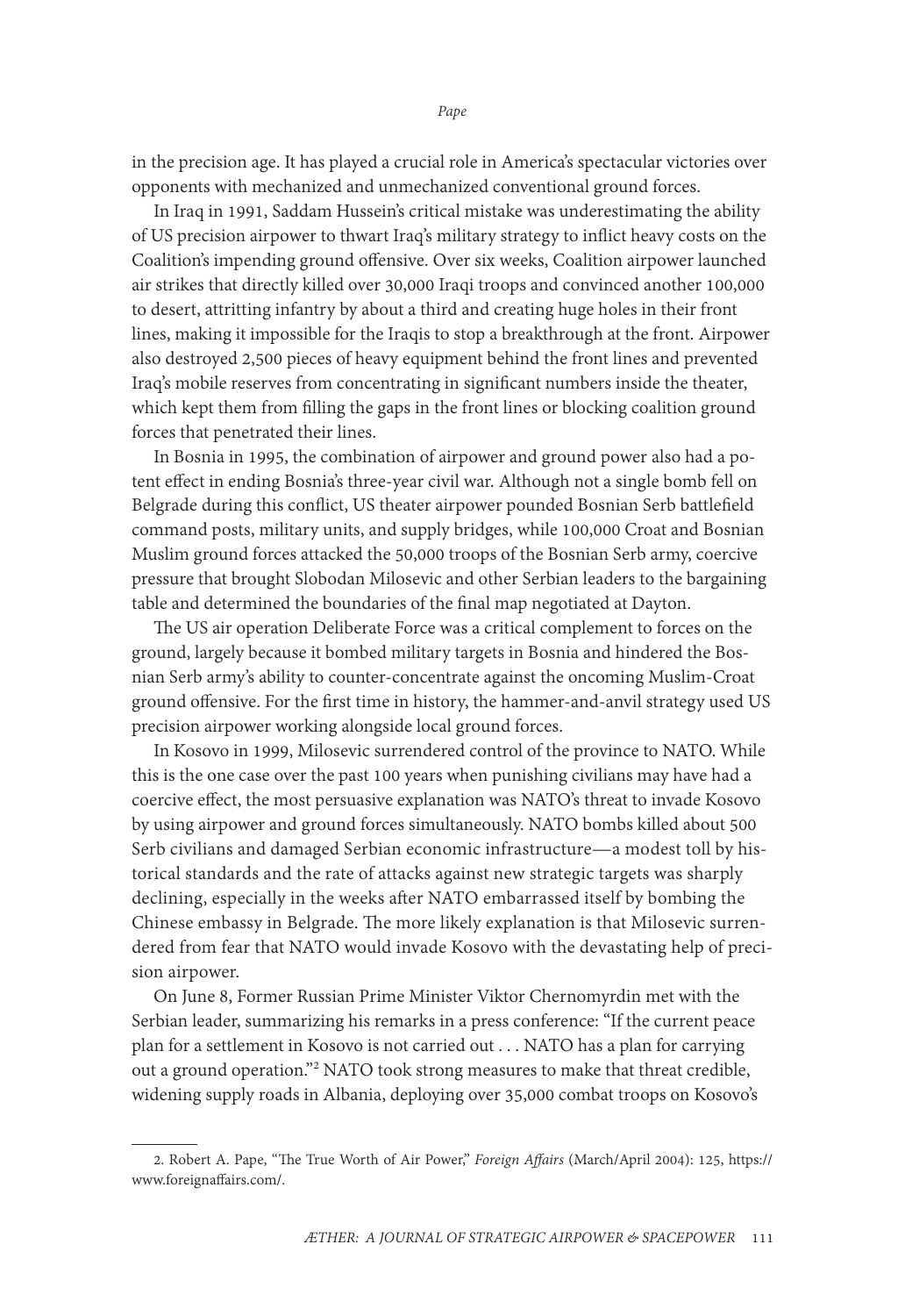#### *Hammer and Anvil*

borders, and calling up tens of thousands of ground-force reserves. Theater airpower combined with the threat of a ground offensive most likely won Kosovo.

In 2001 in Afghanistan, the United States successfully toppled the Taliban government by imitating and updating the strategy it had tested in Bosnia, combining precision airpower with ground attacks by local troops. Once again, hammer and anvil was devastating, but not before a failed effort at leadership decapitation occurred. The first month of bombing, in October 2001, targeted command and control locations of the Taliban's most senior leadership. These strikes failed to kill Mullah Omar or other top leaders.

As a result, in early November, US special operations forces began coordinating air strikes to support Northern Alliance assaults on the Taliban's approximately 25,000 troops in northern Afghanistan, most of which were concentrated in front lines. The Taliban's front lines collapsed within days of air strikes against their infantry, opening avenues for the Northern Alliance to quickly overrun major strategic points and the capital city, Kabul. Again, thwarting the opponent's capacity to concentrate ground forces proved to be the key to success.

In Iraq in 2003, the United States conquered Baghdad and vast portions of Iraq within about six weeks in another stunning military victory. Although the war started with a three-day effort to "shock and awe" the Iraqi leadership into surrendering without a fight, this promptly failed, and airpower soon shifted to Iraq's Republican Guard and other conventional army units that Saddam had deployed along the key approaches to Baghdad, hoping to create a protracted battle of attrition for the capital.<sup>3</sup>

Caught in a lose-lose choice between facing air strikes or ground strikes, most Iraqi troops abandoned their positions. As Brigadier General Allen Peck, USAF, a key member of the air command center, said: "Ground troops forced the enemy's hand. If they massed, airpower could kill them. If they scattered, they would get cut through by the ground forces."4 The hammer-and-anvil strategy succeeded once again against an opponent with a conventional army strategy.

## Nonstate Actors

The principles of *Bombing to Win* also apply to terrorist groups, local militias, and other kinds of nonstate actors, but with an important caveat: Sometimes leaders matter decisively to nonstate actors, with the result that sometimes leadership decapitation can be effective, while at other times only hammer and anvil offers an effective strategy.

In the years after the 9/11 terrorist attacks, I focused much of my research efforts on explaining the root causes of suicide terrorism.5 This research also caused me to

<sup>3.</sup> Stephen T. Hosmer, *Why the Iraqi Resistance to the Coalition Invasion Was So Weak* (Santa Monica, CA: RAND Corporation, 2007), [https://www.rand.org/](https://www.rand.org/pubs/monographs/MG544.html).

<sup>4.</sup> Pape, "Worth of Air Power," 128.

<sup>5.</sup> Robert A. Pape, *Dying to Win: The Strategic Logic of Suicide Terrorism* (New York: Random House, 2005); and Pape and James K. Feldman, *Cutting the Fuse: The Explosion of Global Suicide Terrorism & How to Stop It* (Chicago: University of Chicago Press, 2010).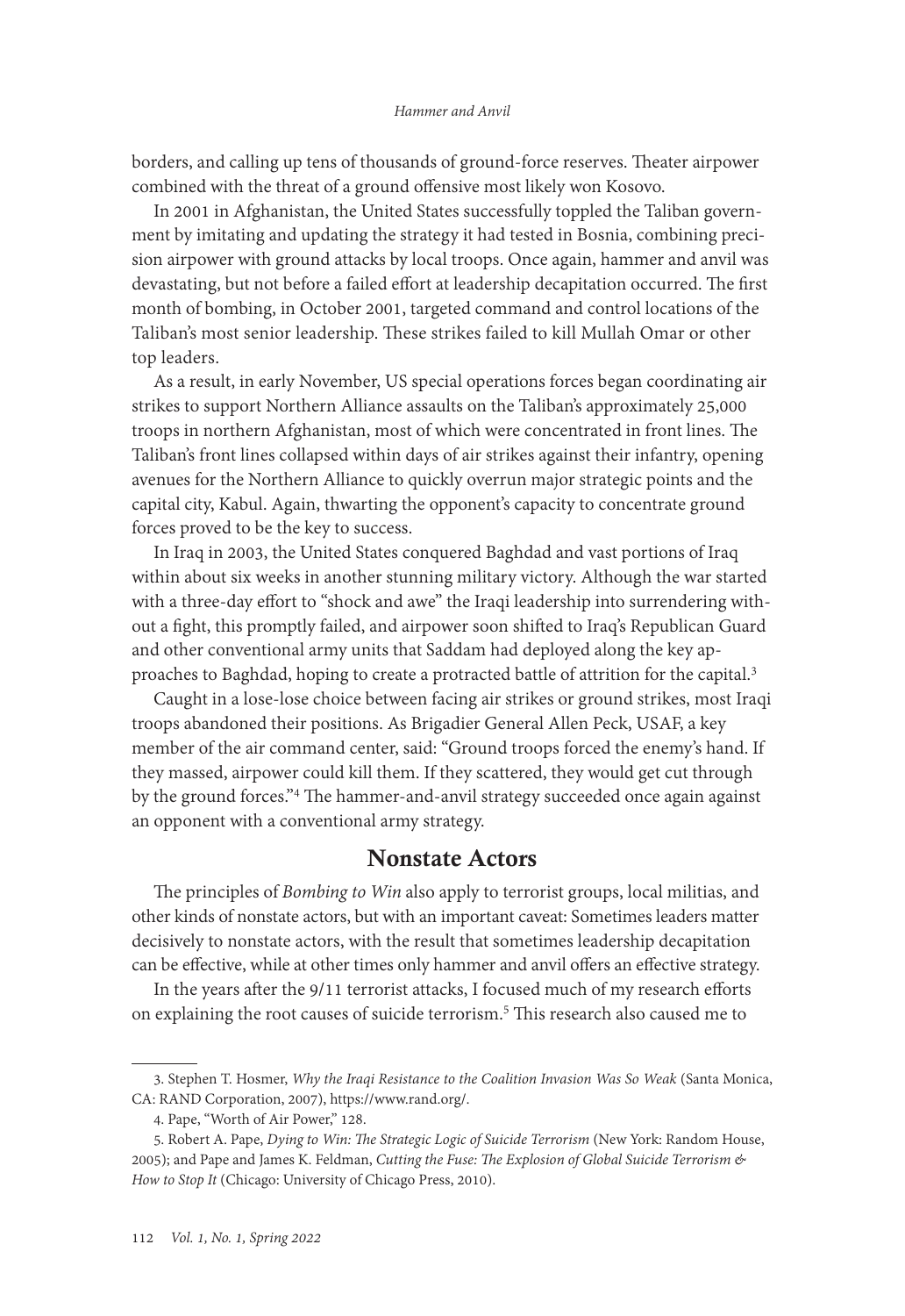think more extensively about the conditions under which airpower and other coercive instruments could succeed against militant nonstate actors, a subject that I did not focus heavily on in my previous work on airpower, since states have historically been far and away the main targets of military coercion.

In *Dying to Win* (2005) as part of an offshore balancing counterterrorism campaign, I recommended strikes against Al Qaeda's leadership in Pakistan, since it was clear this group lacked much local support in the country and, therefore, aerial attrition could be an effective strategy against the group. In *Cutting the Fuse* (2010), my coauthor and I coined the term "over-the-horizon" to explain the offshore balancing concept more fully and recommended using US airpower combined with local ground Allied and partner forces as our most effective approach against other anti-American terrorist groups in the Middle East and Africa. In January 2015, coauthors and I advocated for the hammer and anvil strategy against ISIS in Iraq and Syria.<sup>6</sup>

As against state opponents, the airpower strategies most likely to be effective against nonstate actors depend on the characteristics and strategy of the opponent. Overall, nonstate actors vary considerably in their degree of dependence on leadership, support from the local community, and the nature of their military operations. Perhaps most important, the cohesion and membership of militant groups are sometimes heavily dependent on the support of preexisting social groups found in the local area of their operations, while at other times, they are instead dependent on idiosyncratic loyalties to specific leaders.

Further, nonstate actors also vary considerably in their commitment to territorial control. As Mao Zedong famously articulated, militant groups often pass through a series of operational phases, from guerrilla warfare with few or no meaningful territorial bases, to quasi-conventional light infantry operations to take and hold strategically valuable territory and population centers, to ultimate victory over the state by large-scale conventional war strategies.

Given the variation in their dependence on community support and commitment to territorial control, coercion is likely to be harder against nonstate actors than states with conventional armies, and coercers should expect to pay the full costs of military success to extract political concessions against militant groups. Hence defeat, not coercion, will often be the viable aim against nonstate actors.

From the perspective of airpower, there are three types of militant groups. The first type is a vanguard group with little or no sources of local community support and whose cohesion is primarily a function of loyalty to specific leaders. The second type is a socially embedded group comprised mainly of local leaders and fighters using quasi-conventional ground forces to actively defend and gain territory. The third type is comprised of socially embedded groups waging guerrilla operations independent of territorial control. These three categories of militant groups are important because each type is vulnerable to a different air strategy.

<sup>6.</sup> Robert A. Pape, Keven Ruby, and Vincent Bauer, "Hammer and Anvil: How to Defeat ISIS," *Foreign Affairs* (January 2015), [https://www.foreignaffairs.com/.](https://www.foreignaffairs.com/articles/iraq/2015-01-02/hammer-and-anvil.)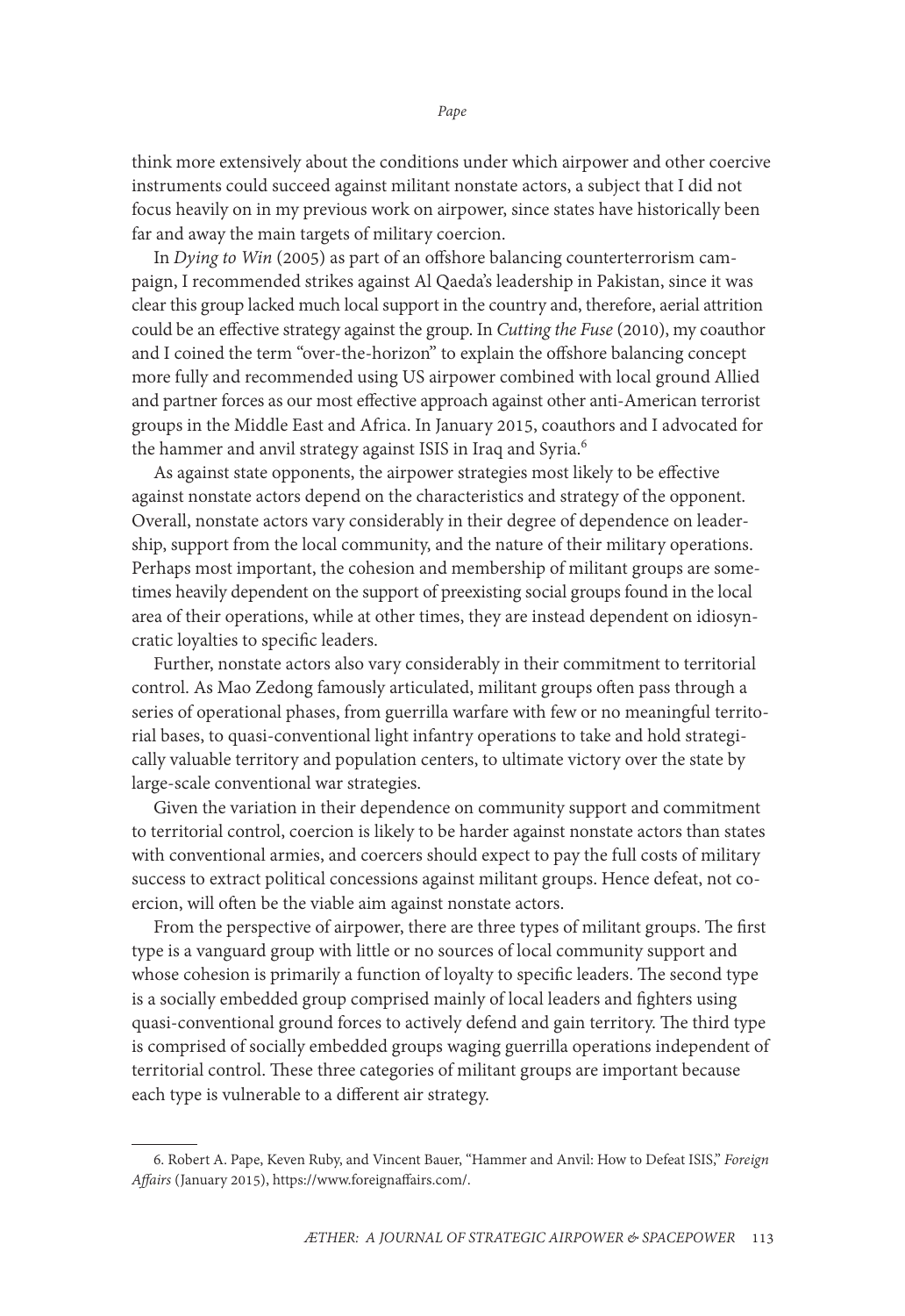## *No Local Support*

Against vanguard groups, leadership decapitation and aerial attrition can significantly damage and degrade, if not defeat, the group. Since these groups lack deep local community support, they have great difficulty replenishing losses in their ranks at every level. The main problem for the attacking state is gathering accurate intelligence about the identity of members of targeted groups and their presence at specific locations and times. Such intelligence often requires patience, since accurate, real-time information commonly comes from unpredictable human intelligence successes, similarly unpredictable operational security failures by the opponent, and restraint, since attacking wrong targets and inflicting collateral damage against local bystanders is strategically counterproductive.

Al Qaeda Central is an example of effective leadership decapitation and aerial attrition against a vanguard group. After the fall of the Taliban in 2001, Osama bin Laden, other Al Qaeda leaders, and hundreds of Al Qaeda cadre—most from the Middle East and few from Pakistan or Afghanistan—fled Afghanistan and established operations in Pakistan.

For years, the group continued inspiring and directing attacks against Westerners in Bali, Madrid, London, and numerous other places. Consistent with recommendations in *Dying to Win*, the United States pursued a policy of selective air strikes. Over time, this military pressure culminated in the successful special forces raid that killed bin Laden in Abbottabad, Pakistan in March 2011, gradually wore down the group's core leaders and cadre, and rendered Al Qaeda a shadow remnant of the original group. Al Qaeda has not launched a major terrorist attack against the West in over a decade.

#### *Socially Embedded with Local Leaders and Fighters*

Hammer-and-anvil strategies can be effective against socially embedded militant groups committed to controlling territory. These groups have the greatest potential for mass recruitment provided they can control strategically vital territory and relevant population centers, usually with quasi-conventional forces.

When they reach this point, they become essentially nascent nation-states, unlikely vulnerable to leadership decapitation and aerial attrition because they can easily replace lost leaders and fighters but are vulnerable to hammer-and-anvil strategies because their operations depend on concentrating ground forces to control territory. The United States is strategically better off by working with a local ground-power ally, since this avoids the "occupier's dilemma" of using foreign combat forces that stimulate more terrorists than it prevents.<sup>7</sup> Hence, success against socially embedded groups

<sup>7.</sup> Pape and Feldman, *Cutting the Fuse*; Robert A. Pape, principal investigator, *Final Integrated Theory of Over-the-Horizon Counterterrorism and Suicide Attack Organization Response*, Technical Report #7 ONRBAA15-001 (Washington, DC: Office of Naval Research, August 25, 2017); and Pape, "Don't Overestimate Drone Strikes' Power to Kill High Value Targets," Cipher Brief, September 10, 2017, [https://www](https://www.thecipherbrief.com/dont-overestimate-drone%C2%ADstrikes%C2%ADpower%C2%ADkill-high-value-targets) [.thecipherbrief.com/](https://www.thecipherbrief.com/dont-overestimate-drone%C2%ADstrikes%C2%ADpower%C2%ADkill-high-value-targets).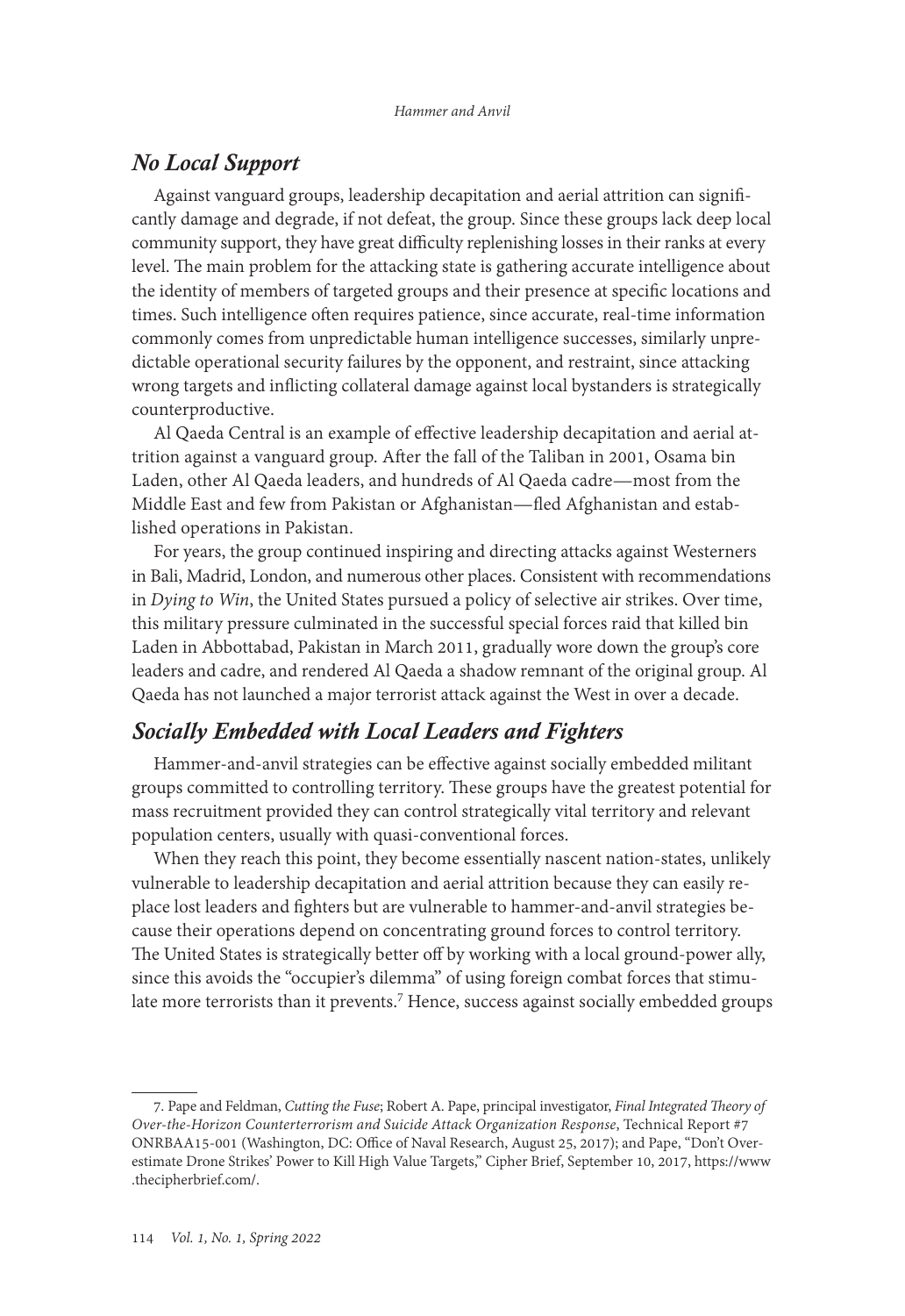turns critically on whether a viable local ground power ally exists that is in fact willing to fight and die to wrest control of territory away from the militant group.

The defeat of Islamic State in Iraq and Syria as a territorial entity is an example of an effective hammer-and-local-anvil strategy against a socially embedded group committed to controlling territory. In June 2014, ISIS took control of Mosul and other population centers in a vast area of Iraq and Syria that the group declared as its Caliphate. In August, the United States responded by launching an air campaign that blunted further territorial expansion by ISIS, particularly the group's ground attacks against the oil-rich regions of Iraq.

In early 2015, the air campaign evolved into a hammer-and-local-anvil strategy. Over the next several years, both the Obama and Trump administrations executed this strategy, providing close air support allowing the Iraqi army, Kurdish, and other Sunni groups to rollback ISIS areas of control in Iraq and eastern Syria and tacitly coordinating with Syrian government ground forces to finish off ISIS as a territorial entity by early 2018.

The Afghan Taliban seizure of control of Afghanistan in 2021 shows how airpower and enormous commitment of militant and economic resources can fail when an effective ground power anvil is not available. Despite a twenty-year commitment, installing a Western-style government in 2004, transferring over a trillion dollars of economic and military assistance to the Afghan government and security forces, and a major employment of airpower, the United States was unable to stop the increasing Taliban offensive to control territory.

For years, the Taliban's territorial control had been gaining momentum, as the group increasingly absorbed non-Pashtun as well as Pashtun areas of the country, a rising tide that culminated in the sweeping wave of Taliban victories over nearly the entire country during the spring and summer of 2021.

Although complete information about the tactics the United States employed there is still unavailable, it appears the crucial failure was the inability to find or create a viable local ground power ally that would coordinate with American airpower but still fight mainly on its own. Indeed, in the spring and summer of 2021, the Afghan security forces were not so much beaten in pitched battles; they merely deserted en masse rather than confront the enemy. The lesson is clear: hammer and anvil cannot work if the ground power anvil is unwilling to come to the fight.

#### *Socially Embedded Guerillas*

In the case of socially embedded groups waging guerrilla operations—no meaningful concentration of ground forces, miniscule logistic requirements, and little timesensitive communication across integrated command and control networks—airpower is most effectively used directly against guerrillas. But the ability of airpower to substitute for ground power is significantly constrained by tremendous difficulties in identifying friend from foe from the air, which can be offset only partially by increasing loiter time over the target and coordination between air and ground units. These severe limitations on airpower against guerrillas help to explain why so many "search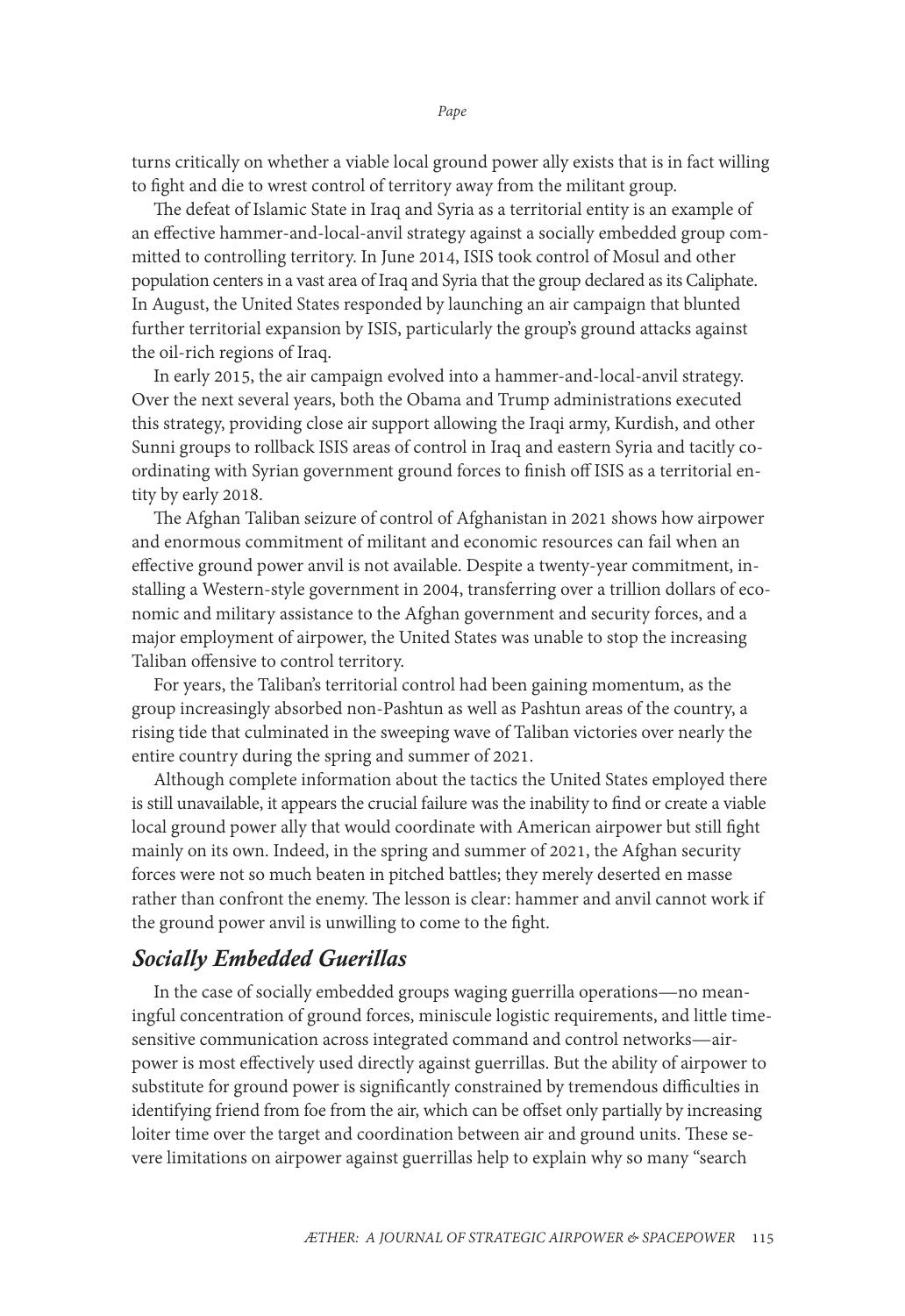and destroy" campaigns fail against scattered militant groups who employ mostly hitand-run tactics.

## States with Nuclear Weapons

As *Bombing to Win* explains, coercion is possible against states armed with nuclear weapons but with an important stipulation: because of their unparallel destructive power, nuclear weapons will cast a strong shadow over the prospects for coercion. Once a crisis starts between adversary states that both have nuclear weapons—as will happen whenever the United States, which has nuclear weapons, becomes embroiled in a serious military dispute with a state with nuclear weapons—national leaders on both sides will quickly focus on the risk of nuclear escalation.

Manipulating the risk of escalation to the use of heavy punishment, which is not effective in conventional disputes, can be successful in nuclear disputes. Since the destructive power of nuclear weapons magnifies the risks, the coercer can threaten beyond levels that any state can accept, perfect credibility is not required, and even the mere possibility of nuclear escalation can generate pressure to make concessions. In this context, denial of military power matters, not because it shifts battlefield outcomes, but as another source generating risk of escalation.

In practice, manipulating the risk of escalation means relying on conventional tripwires in the early stages of a crisis. An effective tripwire deploys sufficient force to define the meaningful territorial boundary in the dispute and turn any combat over that boundary into a protracted war of attrition, denying the challenger the prospect of a quick and decisive victory to change the territorial status quo, and so compelling the opponent to fear that the conventional conflict could escalate to the nuclear level.

Since both sides would have the same fear, the logic of coercion when states possess nuclear weapons implies that nuclear coercion efforts will be rare and, when they do occur, the outcome will be determined by the balance of interests—which is often to return to the status quo.

Thus far, every coercive episode involving nuclear-armed adversaries—the end of the Korean War, Cuban Missile Crisis, other Cold War disputes, and crises involving India and Pakistan, the United States and China (Taiwan 1996), and the United States and Russia (Crimea in 2014)—have all been settled without a major conventional war. These episodes have been settled with rarely even a skirmish and at territorial boundaries that reflect either the status quo ante or new military boundaries following a rapid fait accompli by one adversary, effectively using a mobile tripwire to limit gains without engaging the other adversary's conventional forces.

This logic and evidence have important implications for America's challenges with Russia and China, adversaries who both have formidable nuclear capabilities. Despite shifting aggregate economic and military power balances, a conventional war of protracted attrition among today's great powers is exceedingly unlikely in the coming decades so long as they retain assured nuclear retaliatory capabilities.

To be sure, as great powers gain relative power, they will seek adjustments in the international order that reflect their new states. Just as surely, as today's leading great power, the United States will have incentives to resist those changes. And the future